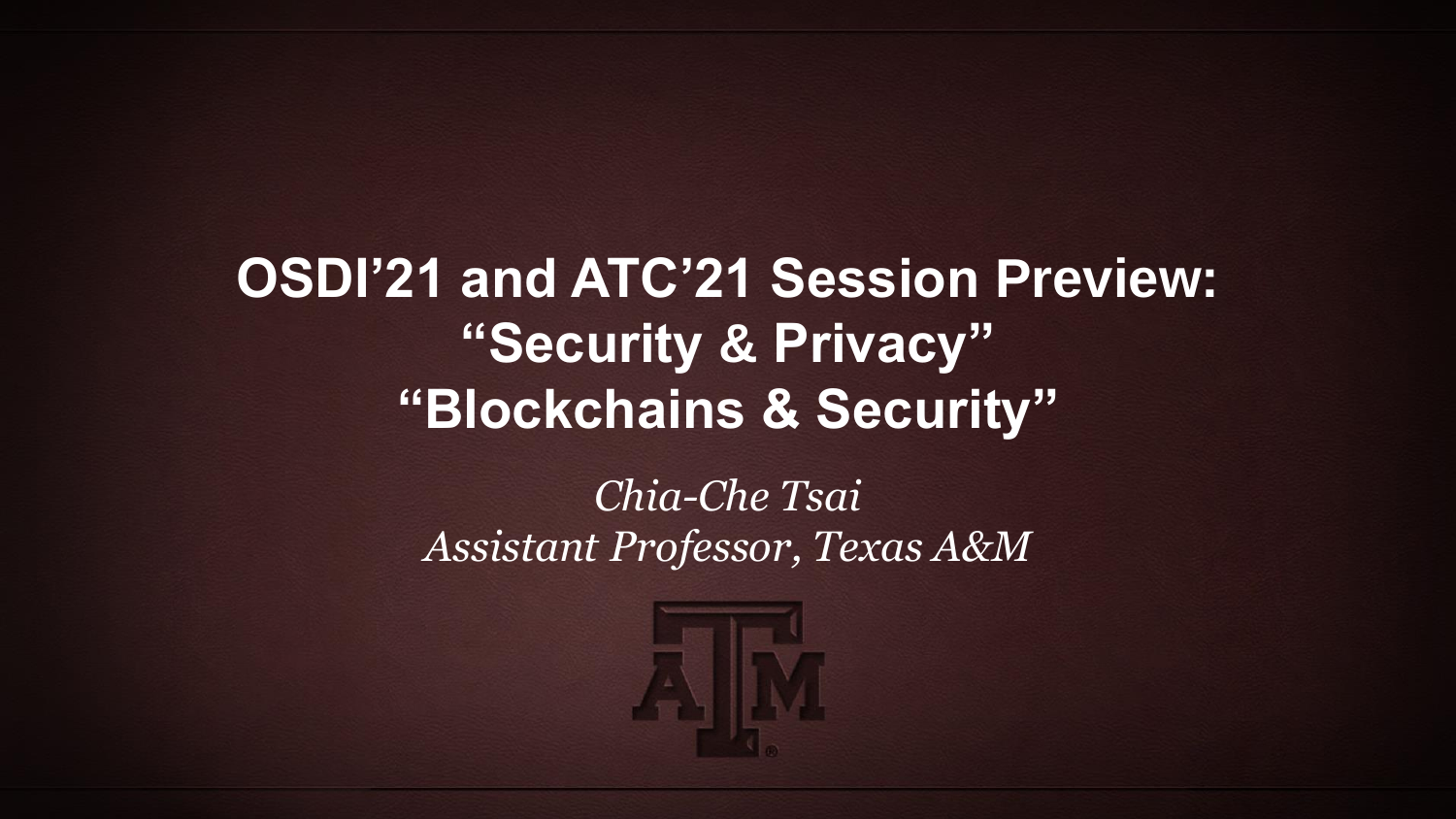## **Outline**

Security Properties (Integrity, Confidentiality, Privacy)

### Centralized vs Decentralized (Blockchains)

### Security Defense Strategies and Classification

Encryption; Secure Computation; FHE, MPC

TEE; **Confidential** Computing; Intel SGX

Memory access Patterns; Penetration Tests; Bug Detection

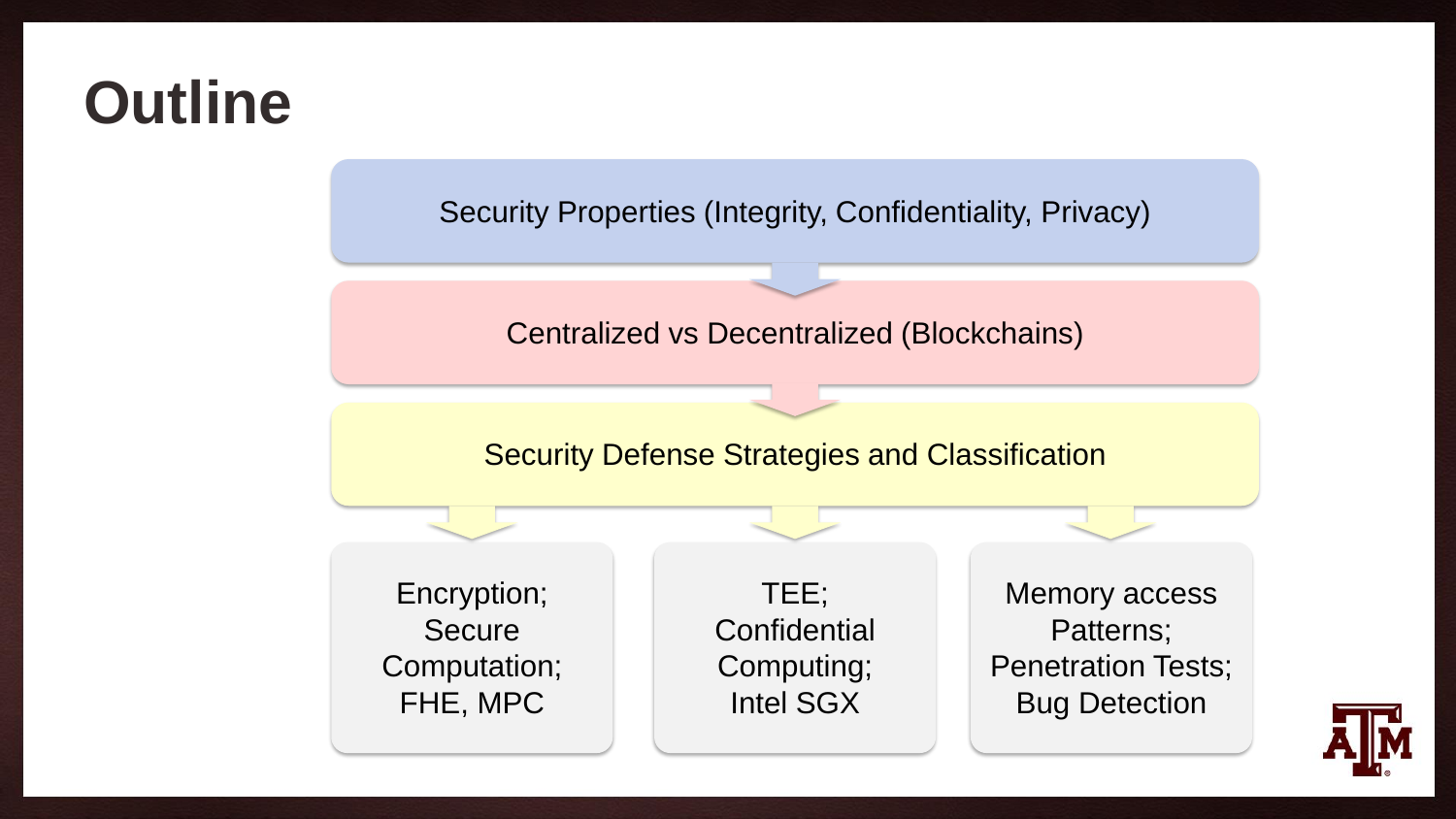## **Security? How Do You Define It?**



**Integrity:** Protection of the data or system states from illegal modification

> **Confidentiality:** Protection of the data or system states from illegal observation

Other properties (e.g., availability)

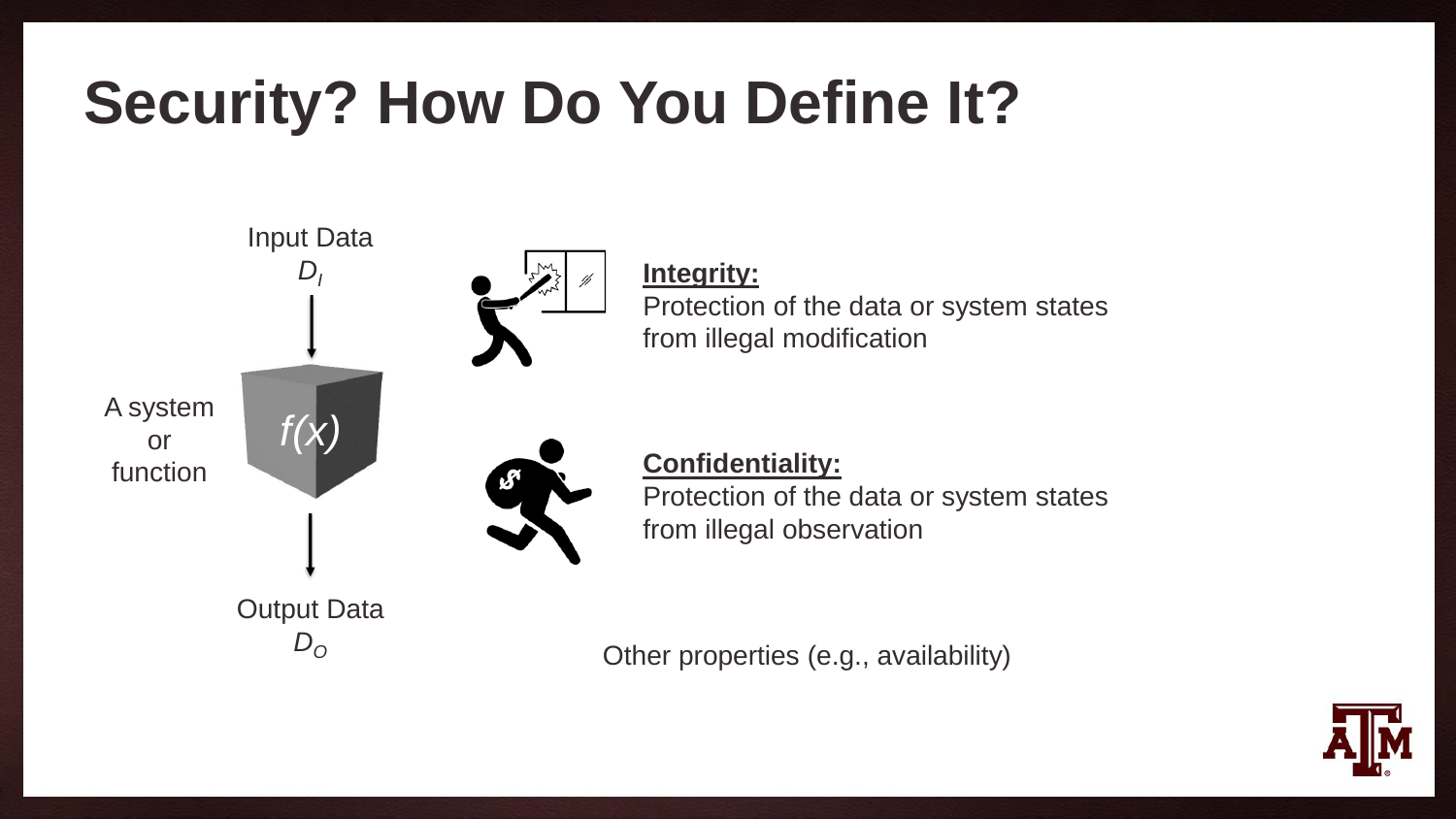## **Confidentiality vs Privacy**



### **Confidentiality:**

Protection of the **data** or **system states** from illegal observation



#### **Privacy:**

Protection of the users' **identities** or **personal states** from illegal observation of **data** or **metadata**



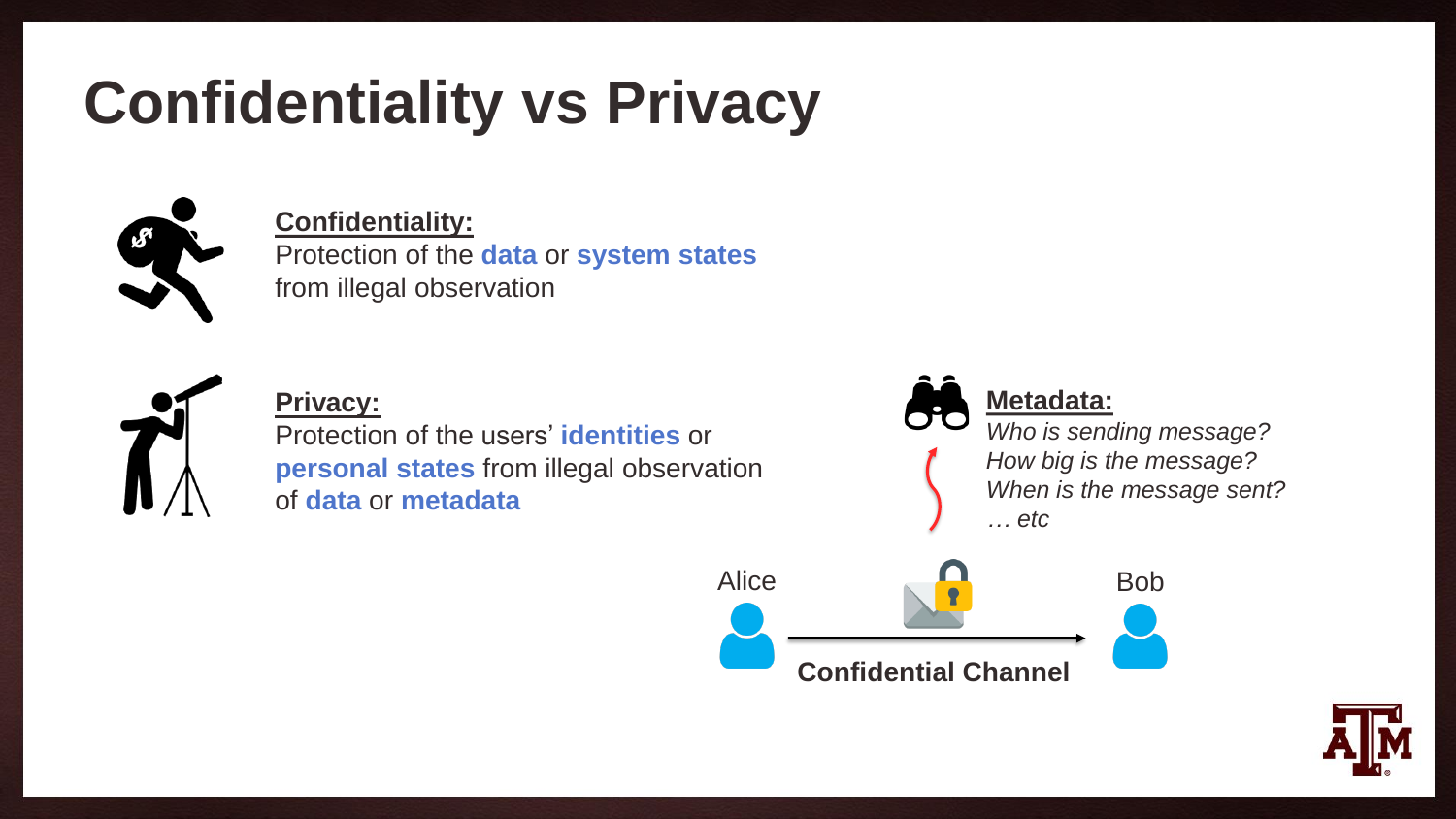

1. Single-Party; Centralized Trust 2. Multi-Party; Decentralized Trust

3. Multi-Party; Semi-Honest (Honest-but-curious)

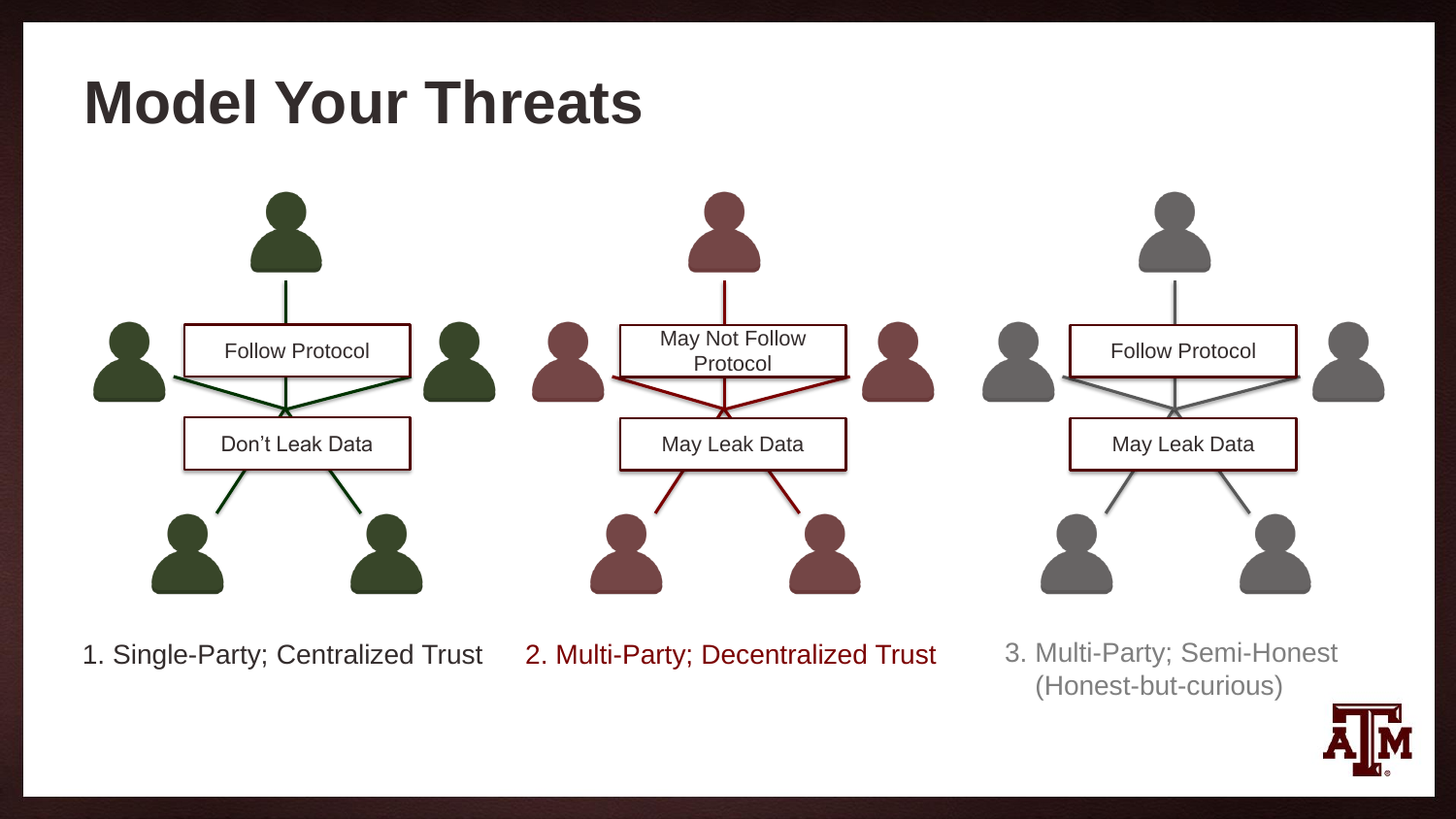### **Decentralization with Blockchains**







Miner Dave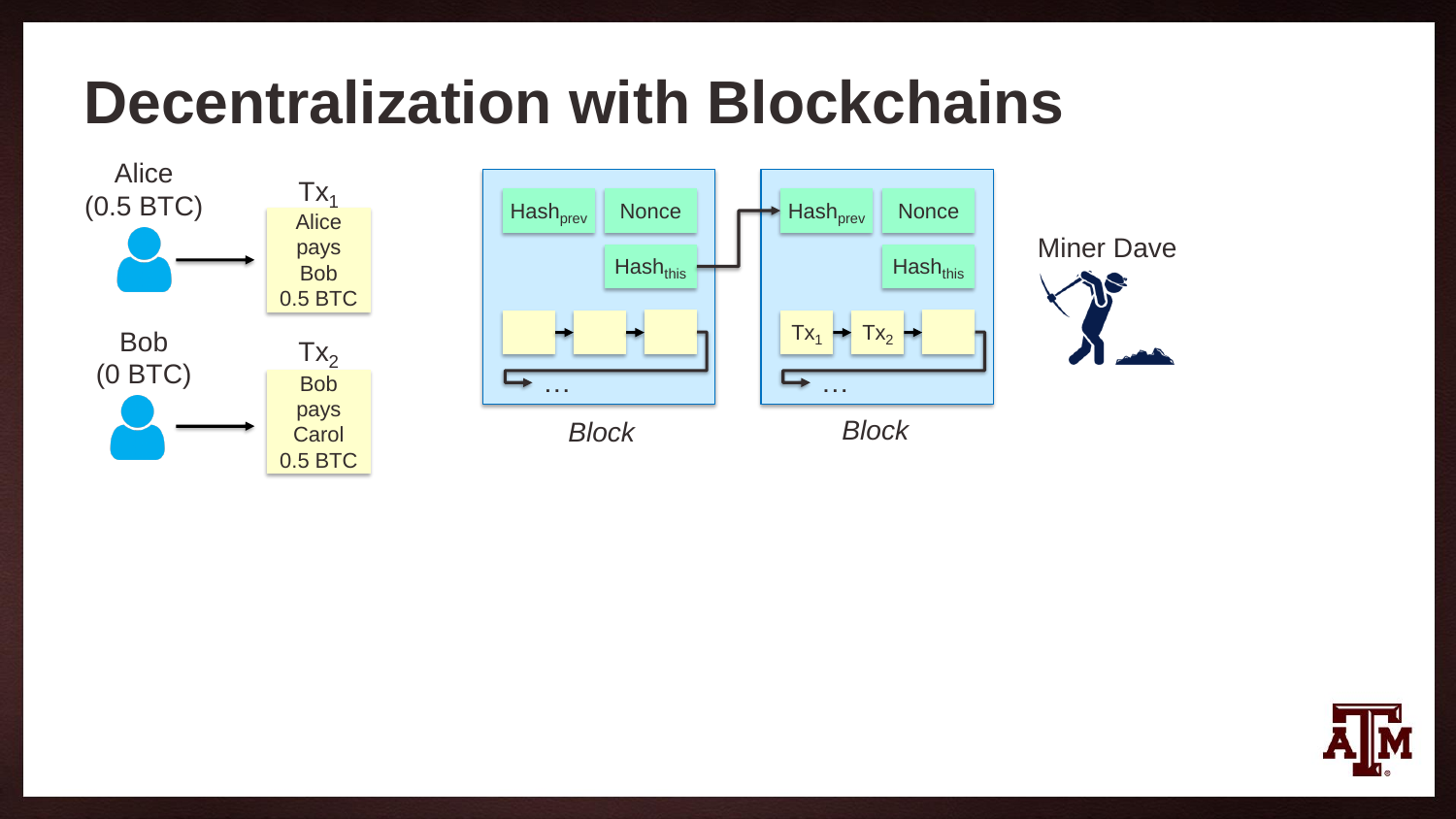## **Decentralization with Blockchains**







```
Block
```






Miner Mallory

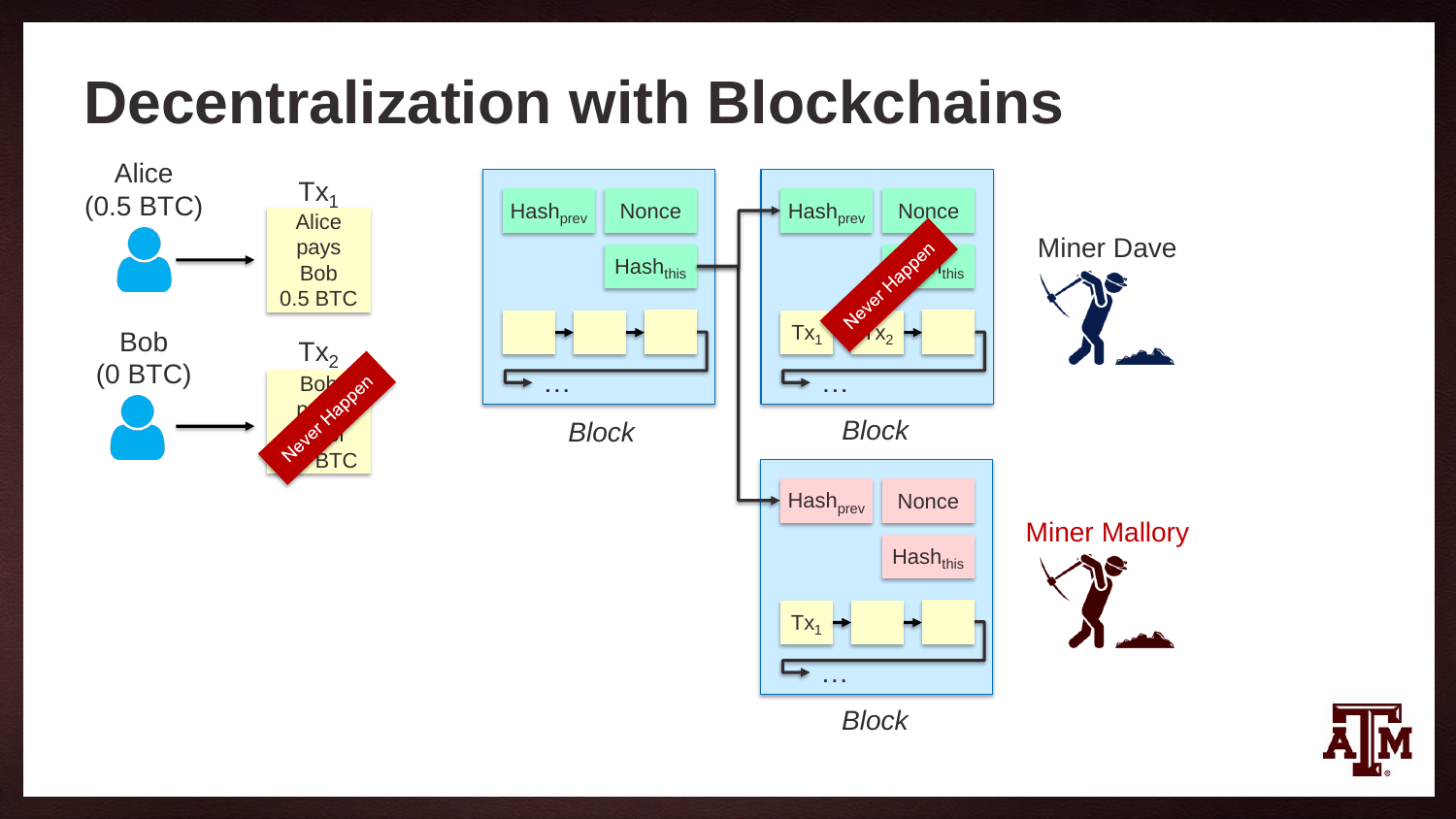## **Decentralization with Blockchains**







Dave Erin Frank **The "good" majority are incentivized.**

**Miner** 

Miner

Miner Mallory

Miner

#### **Proof of Work (PoW)**

Before adding a block, must solve a computationally hard puzzle.

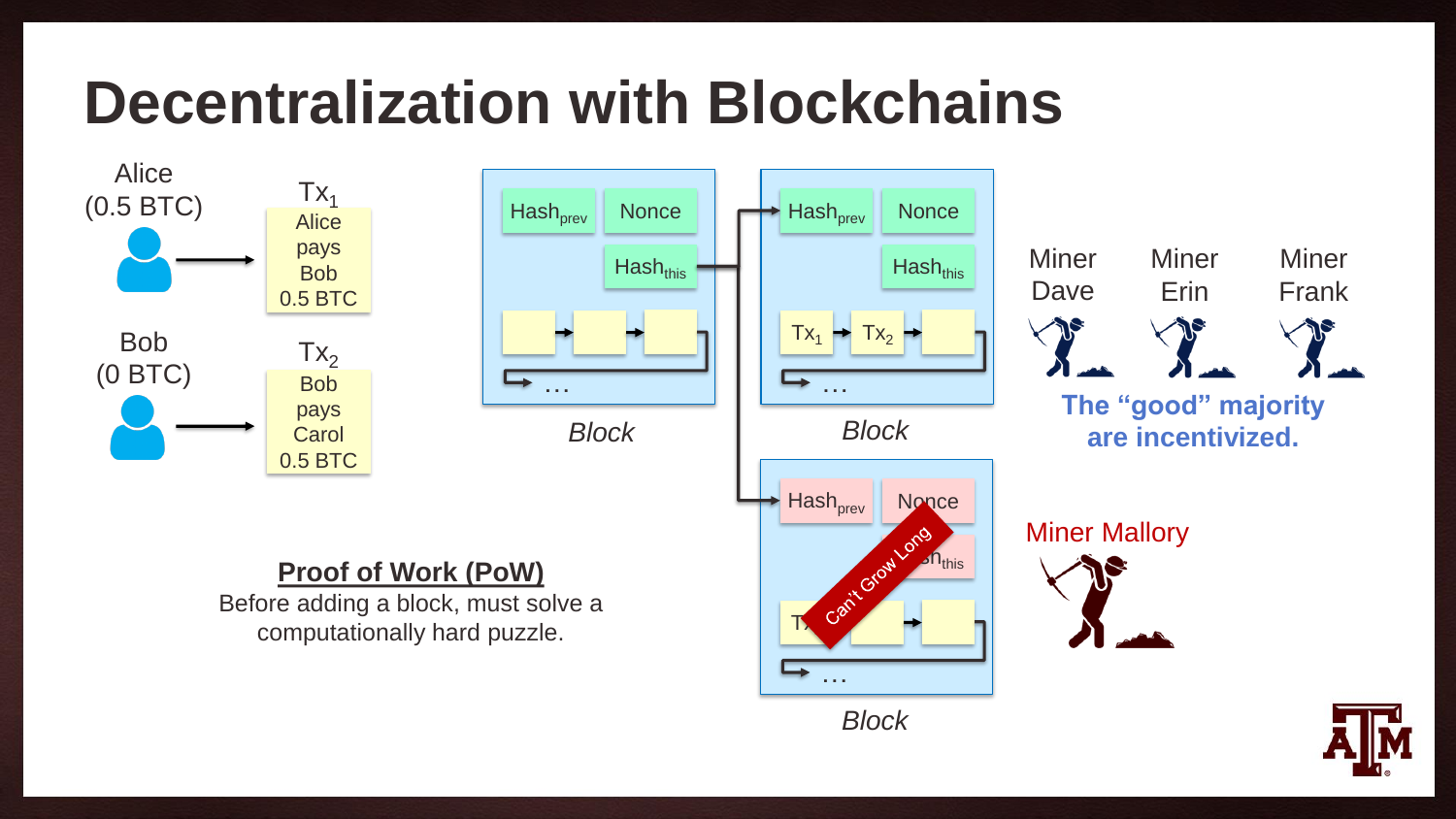## **Defense Strategies Diagram**

**Definitive:**

Blocking the attacks decisively

Example (systematic, but definitive): **Access Control Mechanisms**

**Mathematical:**

Based on provable properties of mathematics

> Example (mathematical, but optimistic): **Randomization**

**Systematic:** Based on structural properties of systems

### **Optimistic:**

Raising the bar for attacks; or lowering the bar for defenses

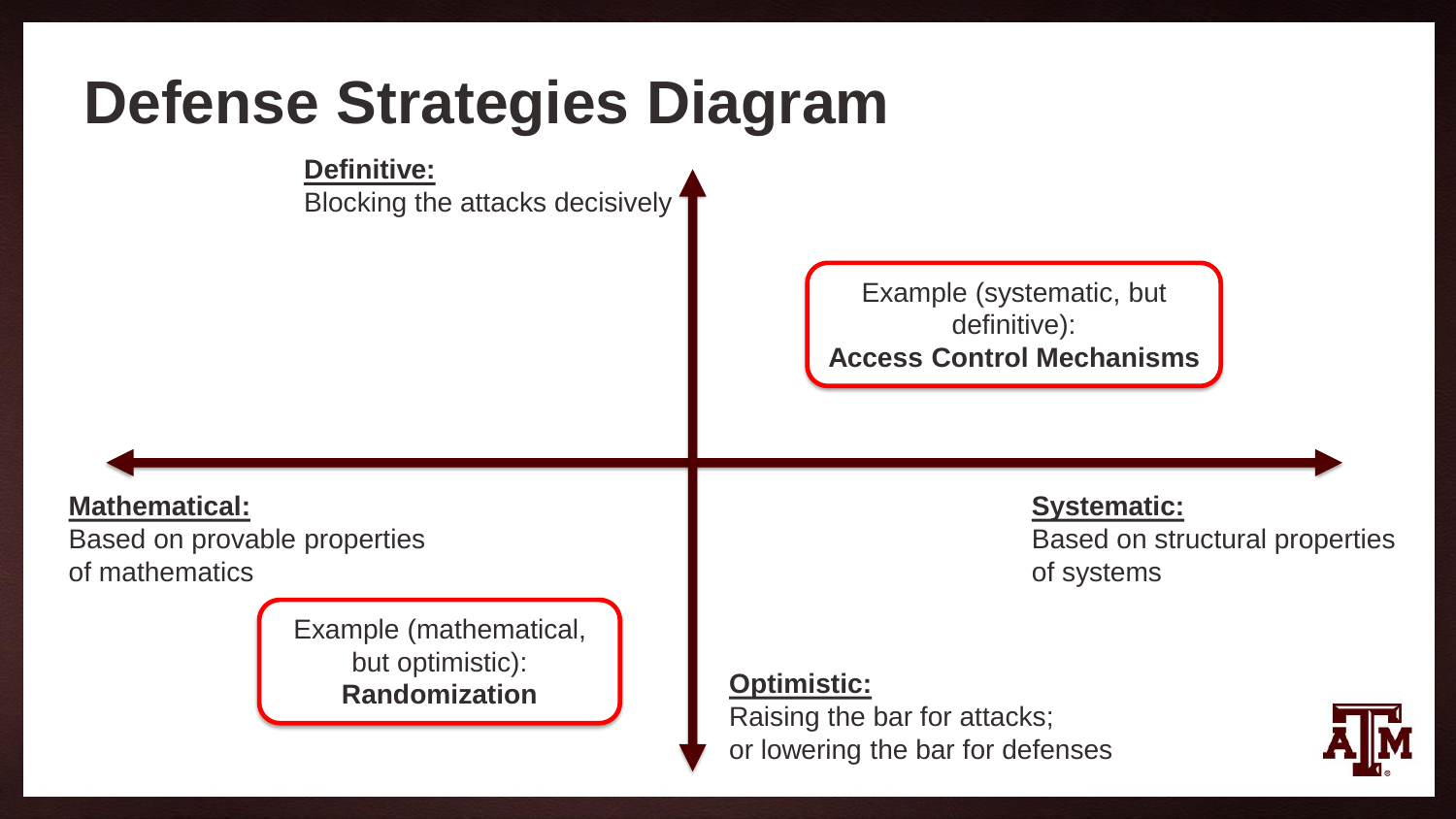# **Encryption (1/2)**

• Symmetric (Secret Key) Encryption

**SK**



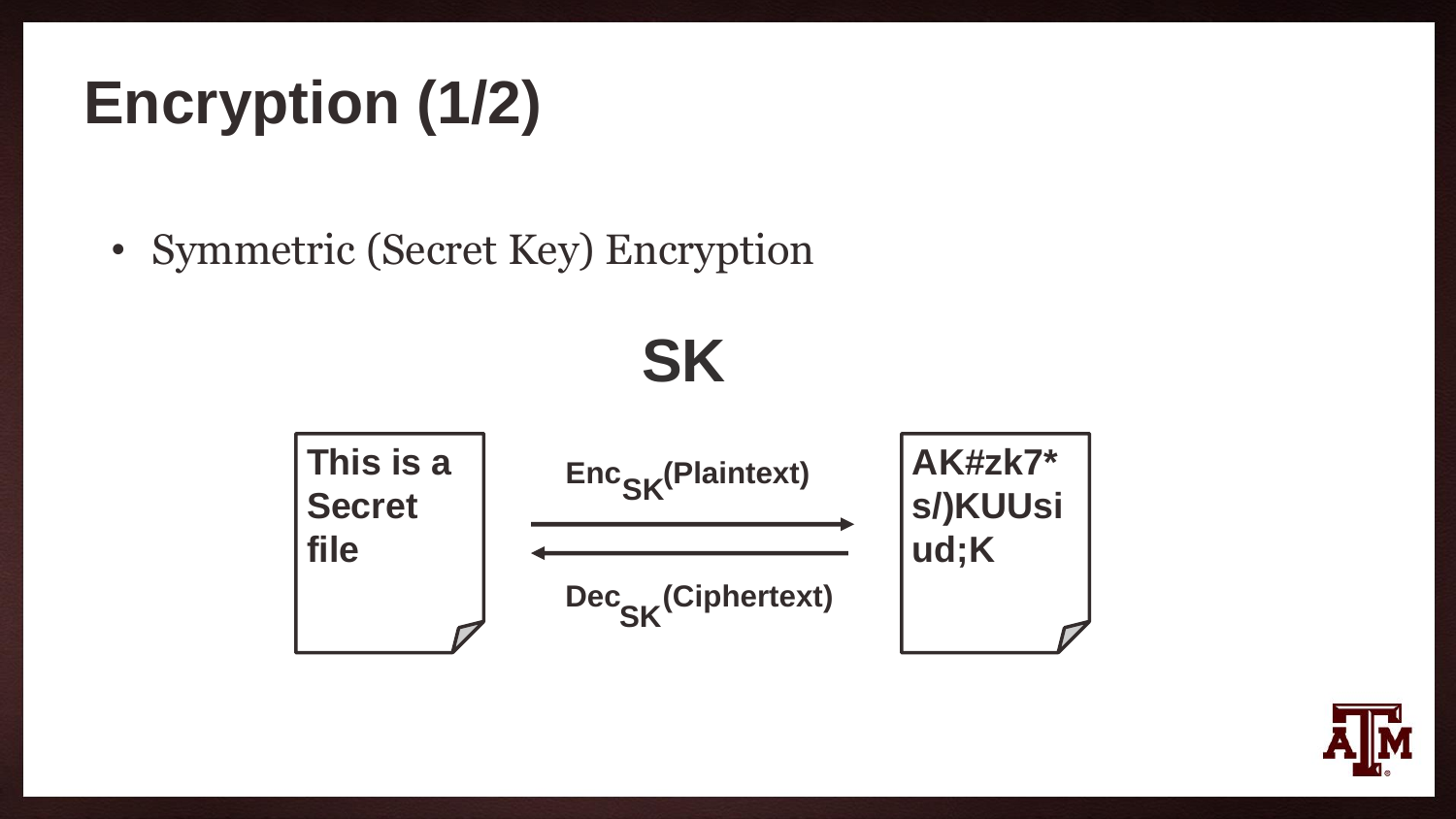# **Encryption (2/2)**

• Asymmetric (Public Key) Encryption



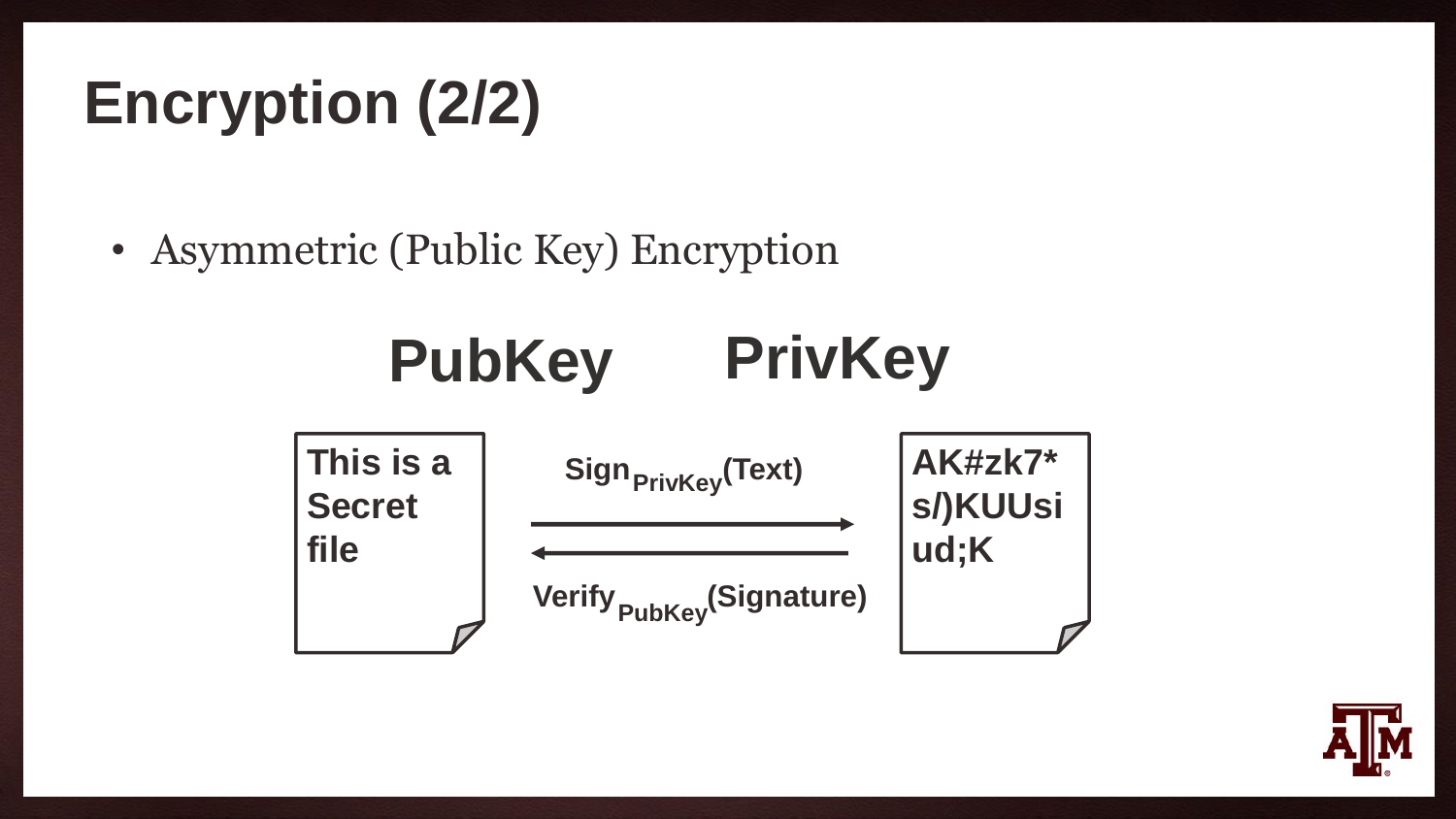## **Secure Computation (1/2)**

• Fully Homomorphic Encryption (FHE)



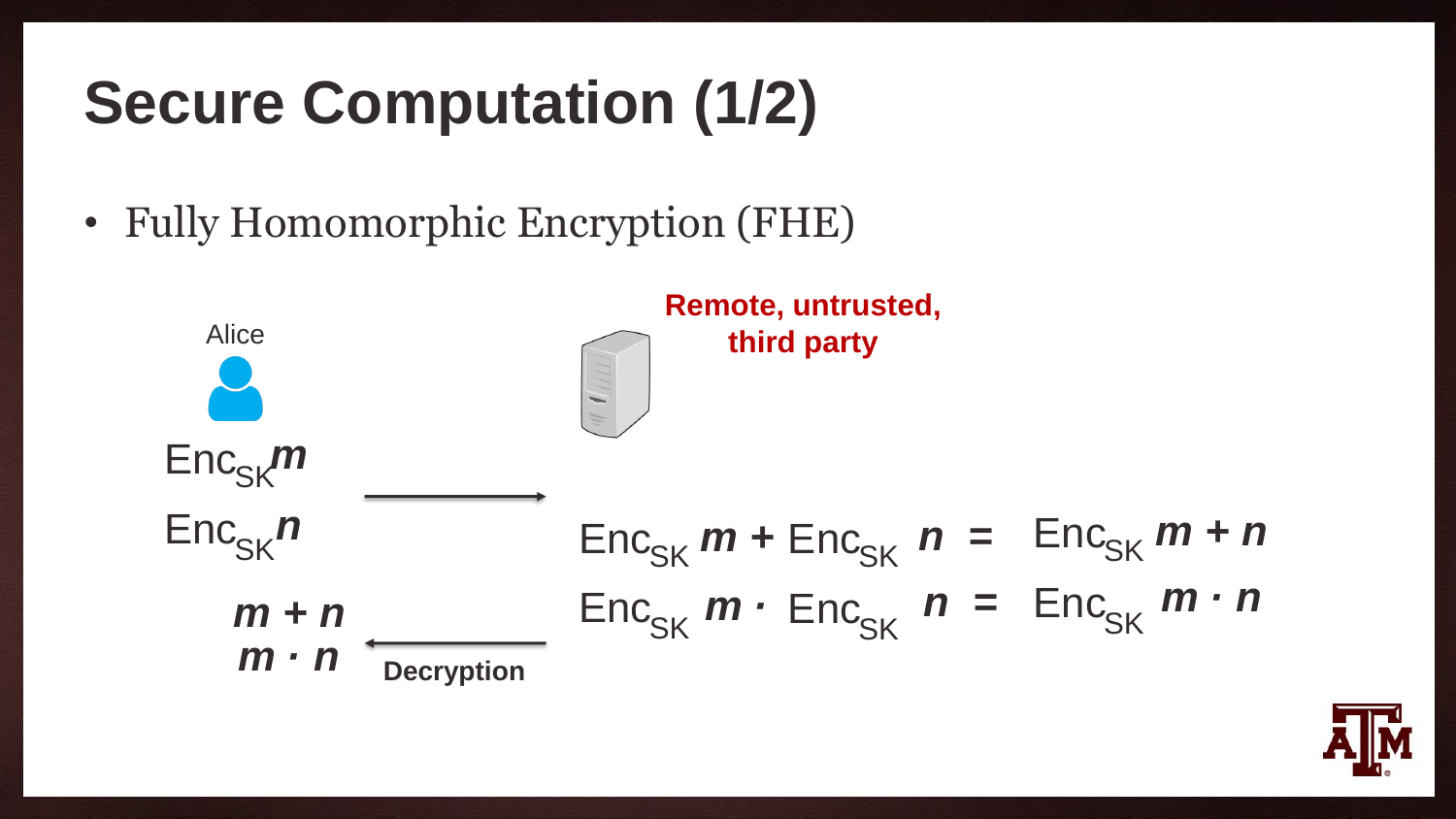## **Secure Computation (2/2)**

• Garbled Circuits [Yao86] – MPC



Example borrowed from "A Gentle Introduction to Yao's Garbled Circuits" by Sophia Yakoubov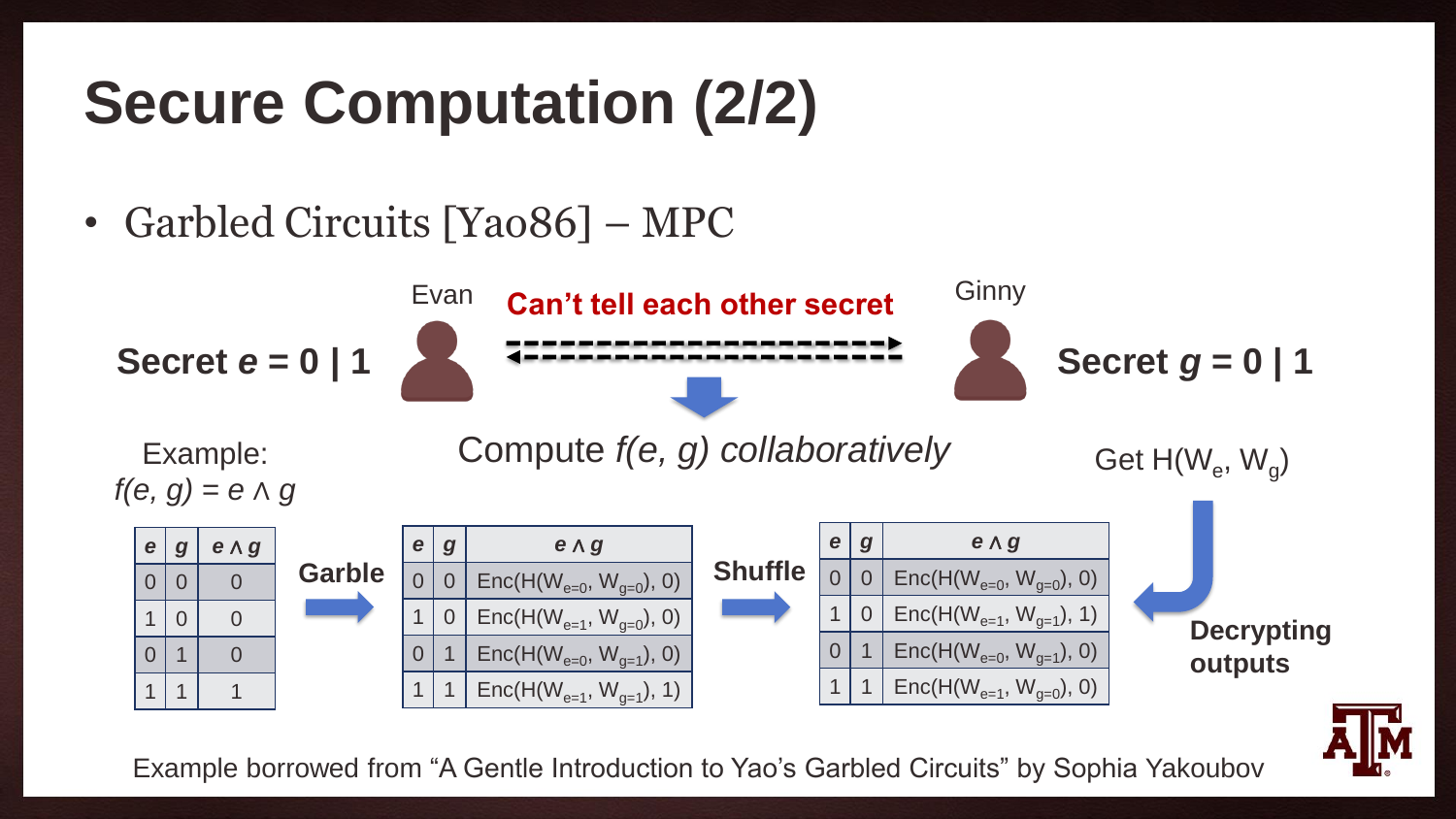

#### **Definitive:**

Blocking the attacks decisively

Encryption Secure Computation TEE; Memory Protection

**May be too expensive**

### **Mathematical:**

Based on provable properties of mathematics

### **Systematic:** Based on structural properties of systems

#### **Optimistic:**

Raising the bar for attacks; or lowering the bar for defenses

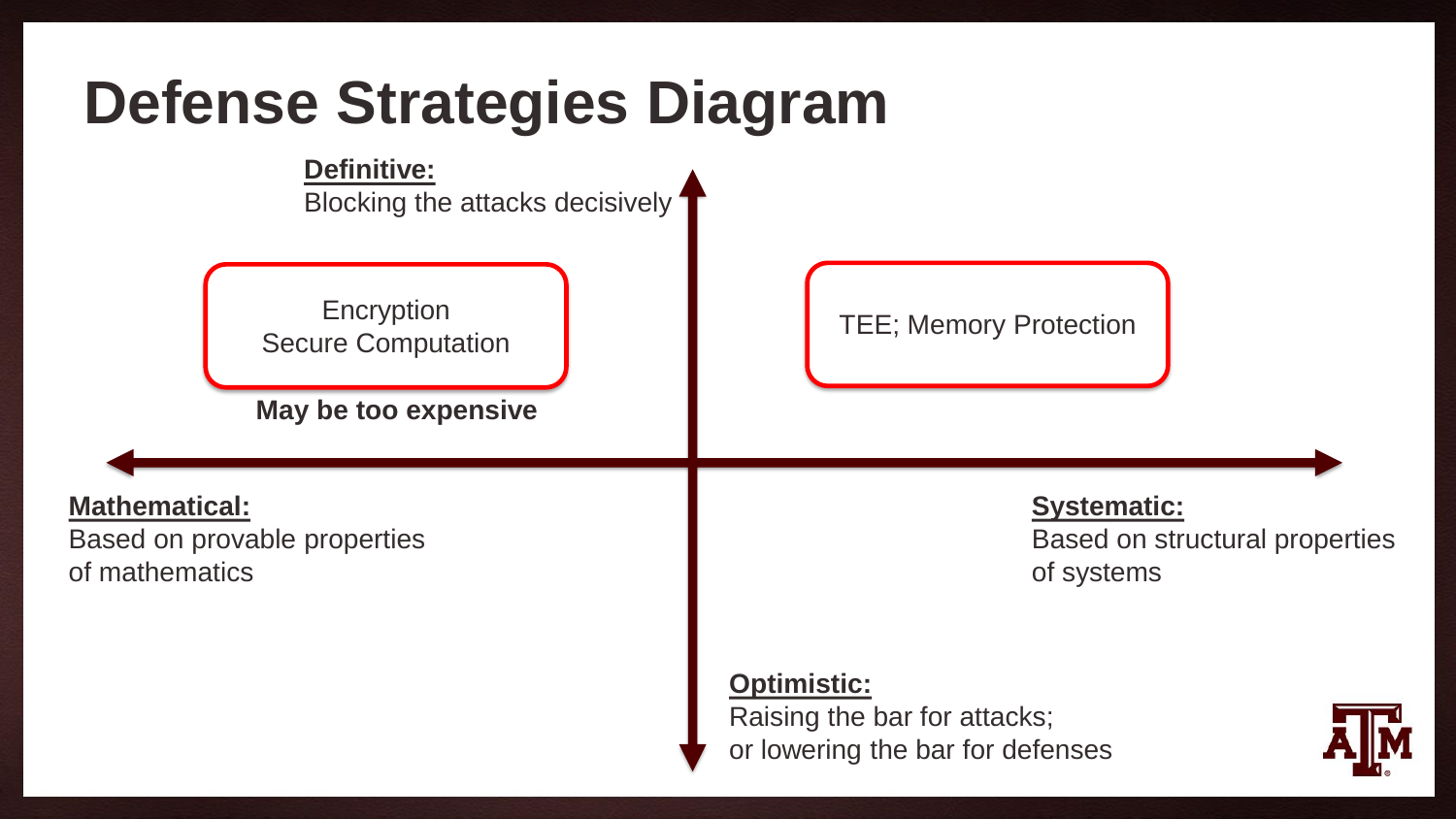## **TEE; Memory Protection**

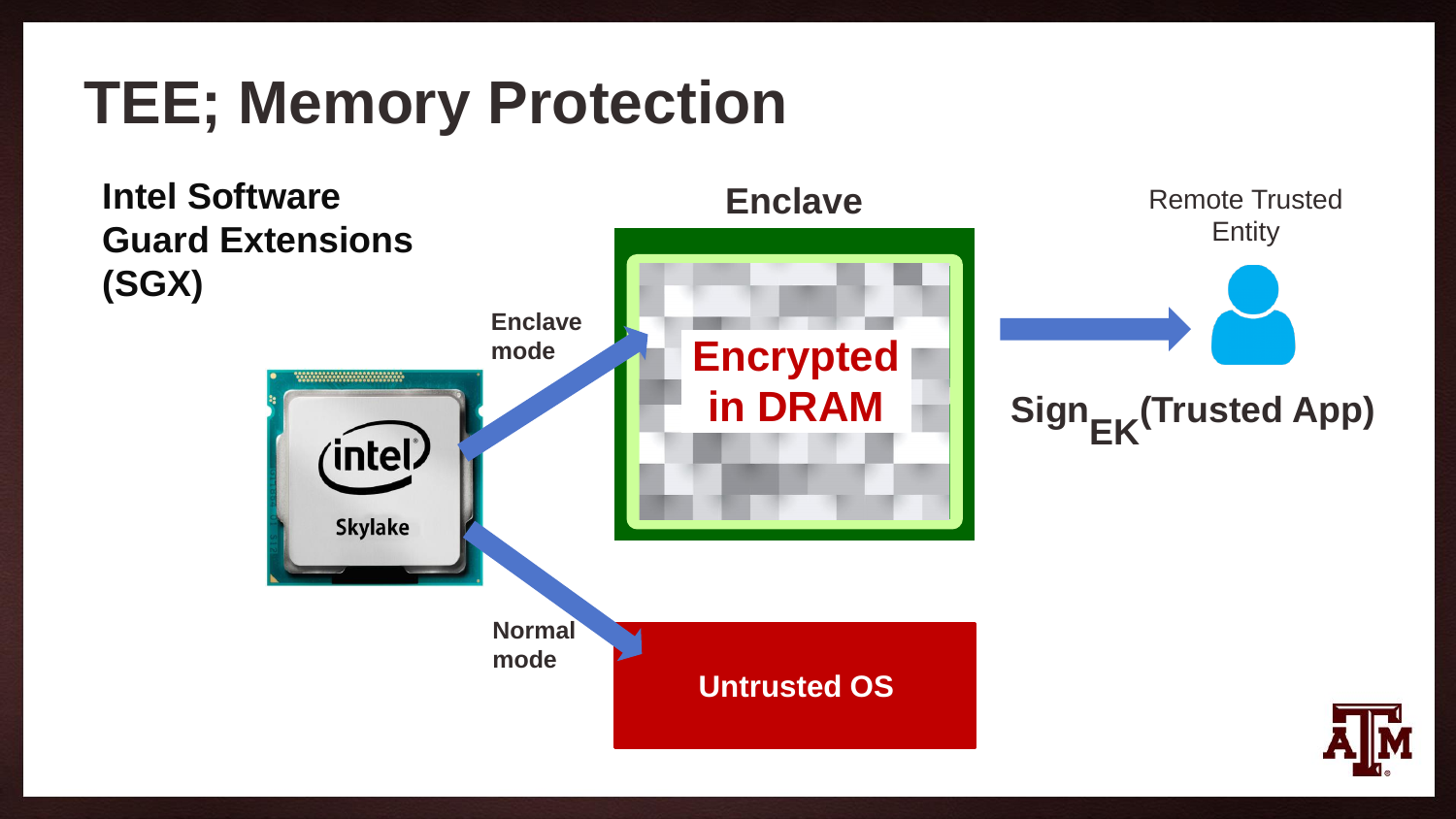## **Memory Access Patterns**

• Data-dependent memory access

```
(From RSA's ElGamal Algorithm)
```

```
Modular Exponentiation (x, e, N):
```

```
y \leftarrow 1for e_i = every bit in e:
y ← Square(y)
y ← Reduce(y, N)
if e_i = 1 then
     y \leftarrow Multiply(y, x)y ← Reduce(y, N)
```
- **1. Differential timing attacks**
- **2. contention attacks in system states** like cache or TLB.

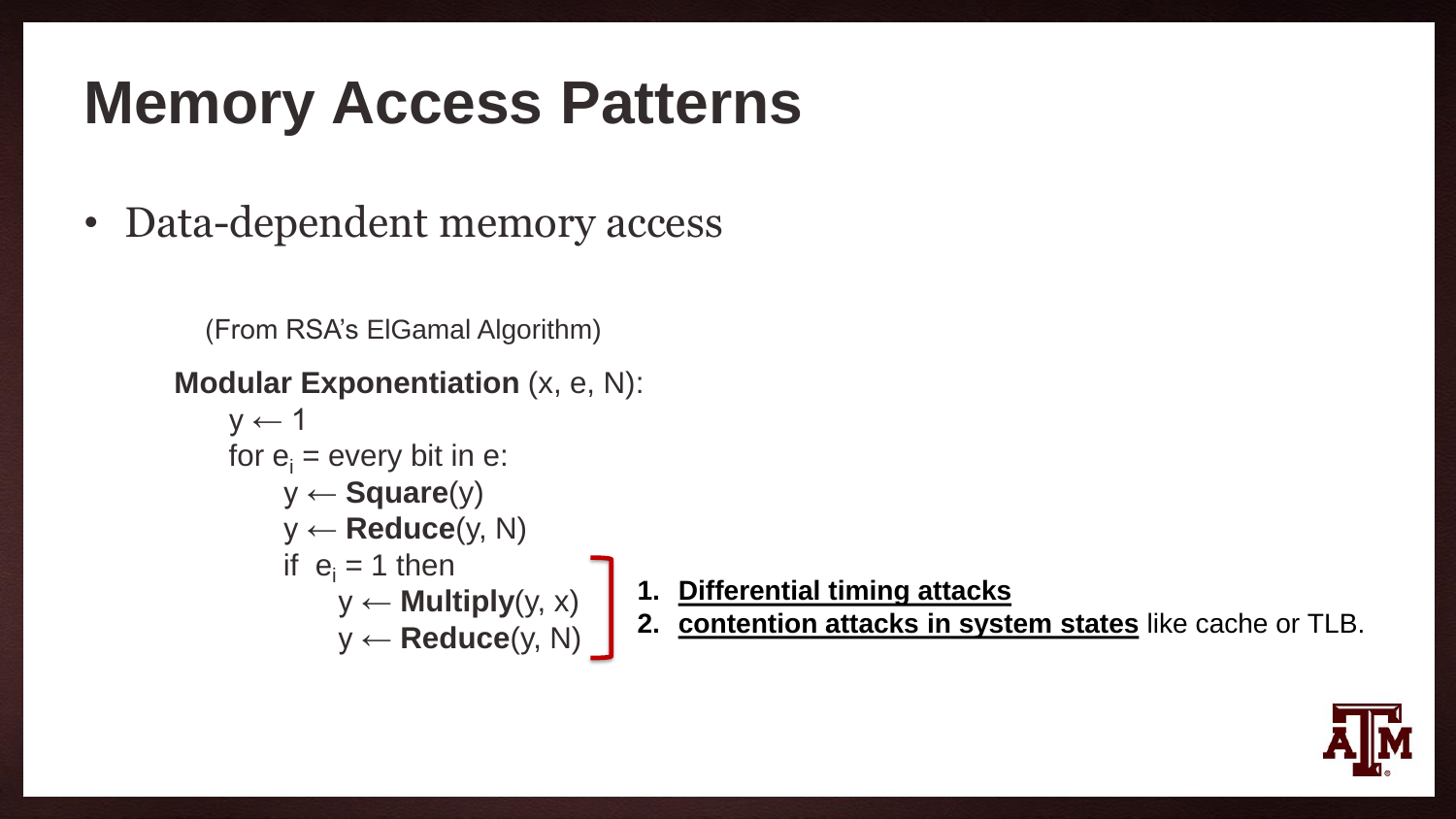## **Penetration Testing & Bug Detection**

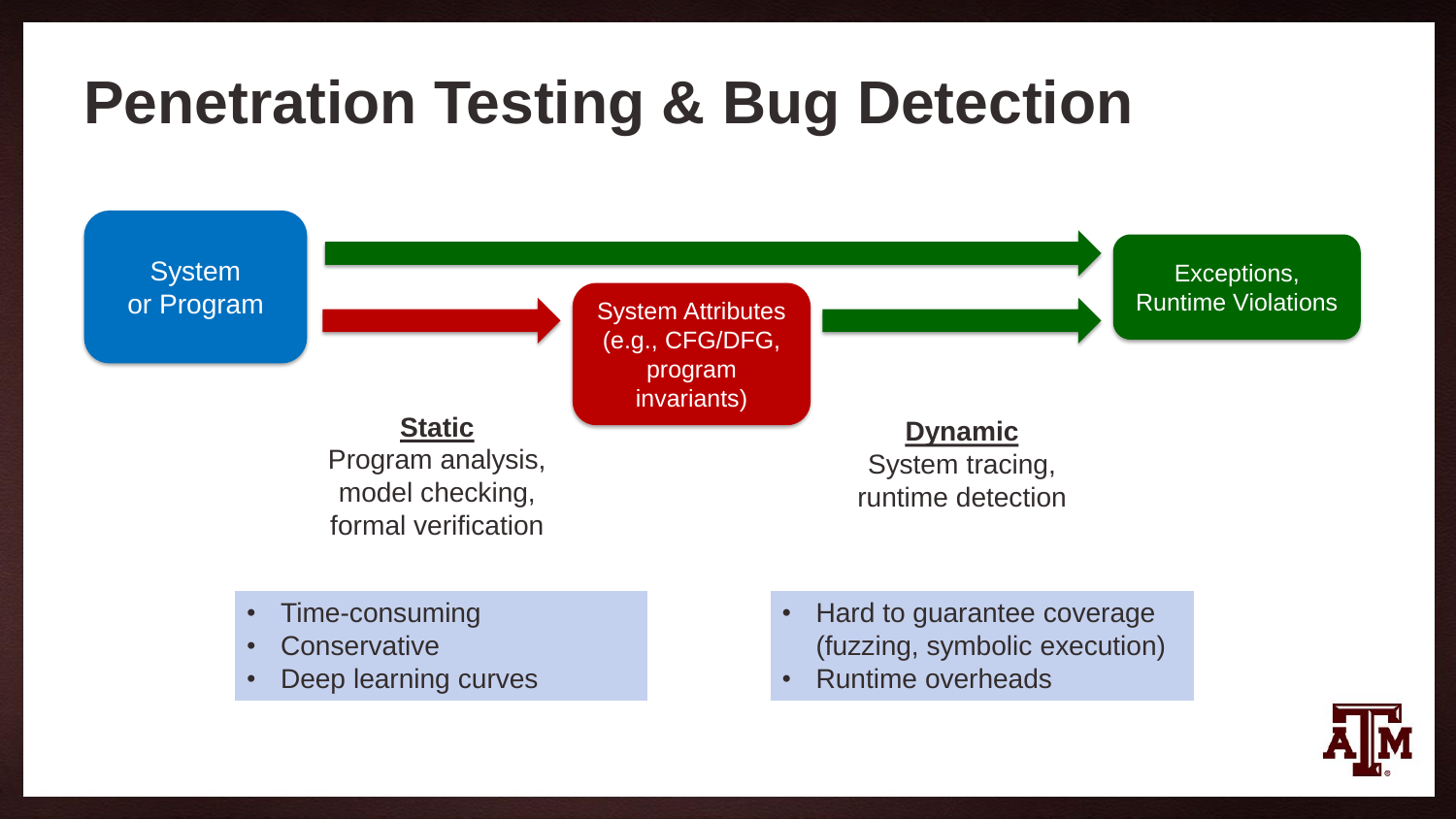## **Lineup**

- Secure computation & cryptographic enforcement
	- **MAGE: Nearly Zero-Cost Virtual Memory for Secure Computation** *Sam Kumar, David E. Culler, and Raluca Ada Popa*
	- **Zeph: Cryptographic Enforcement of End-to-End Data Privacy** *Lukas Burkhalter, Nicolas Küchler, Alexander Viand, Hossein Shafagh, Anwar Hithnawi*
- Metadata Privacy
	- **Addra: Metadata-private voice communication over fully untrusted infrastructure**

*Ishtiyaque Ahmad, Yuntian Yang, Divyakant Agrawal, Amr El Abbadi, and Trinabh Gupta*

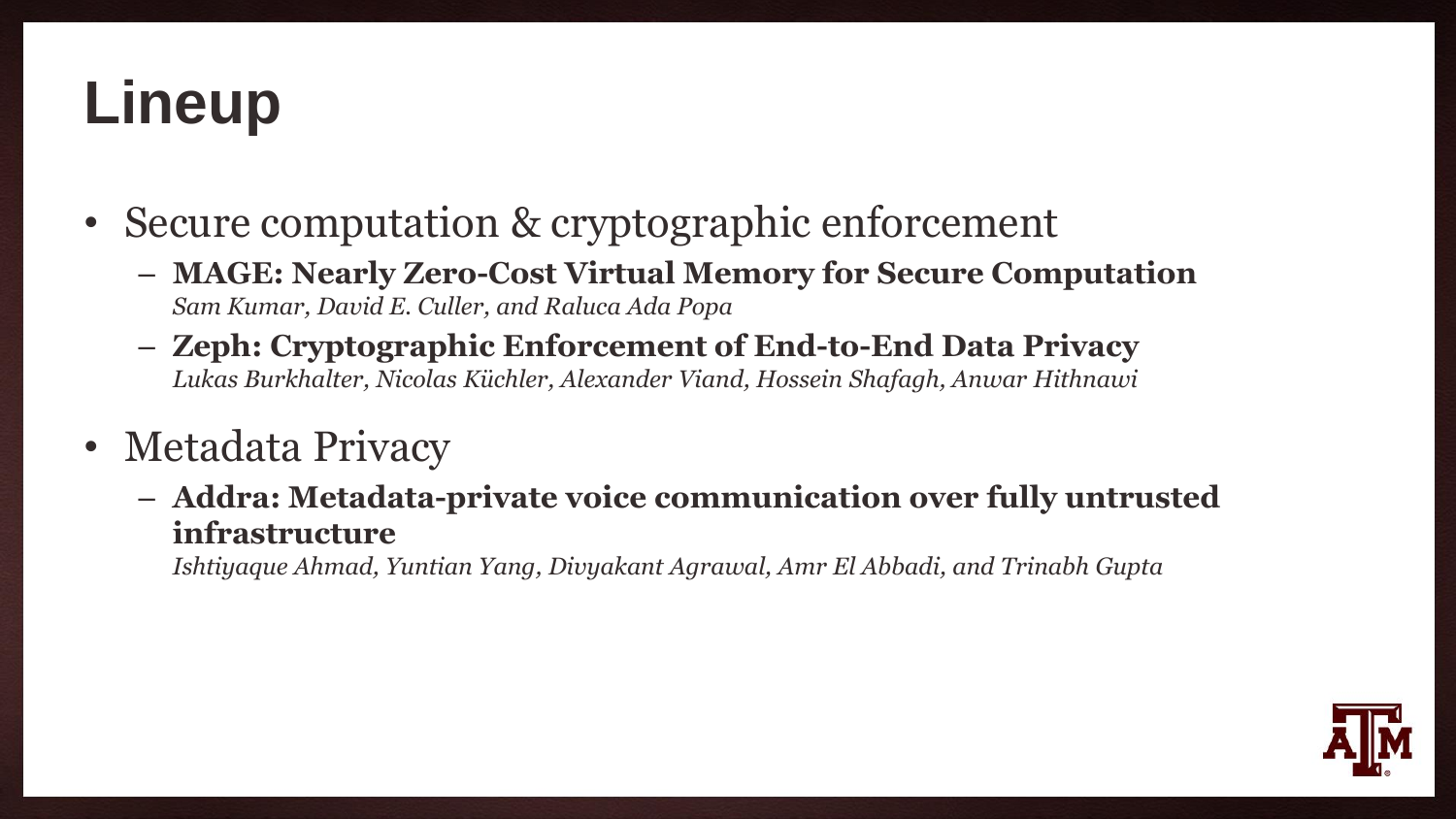## **Lineup**

- Decentralization and blockchain efficiency and testing
	- **Bringing Decentralized Search to Decentralized Services** *Youngseok Yang, Taesoo Kim, Byung-Gon Chun*
	- **An Off-The-Chain Execution Environment for Scalable Testing and Profiling of Smart Contracts**

*Yeonsoo Kim, Seongho Jeong, Kamil Jezek, Bernd Burgstaller, and Bernhard Scholz*

– **RainBlock: Faster Transaction Processing in Public Blockchains** *Soujanya Ponnapalli, Aashaka Shah, Souvik Banerjee, Dahlia Malkhi, Amy Tai, Vijay Chidambaram, and Michael Wei*

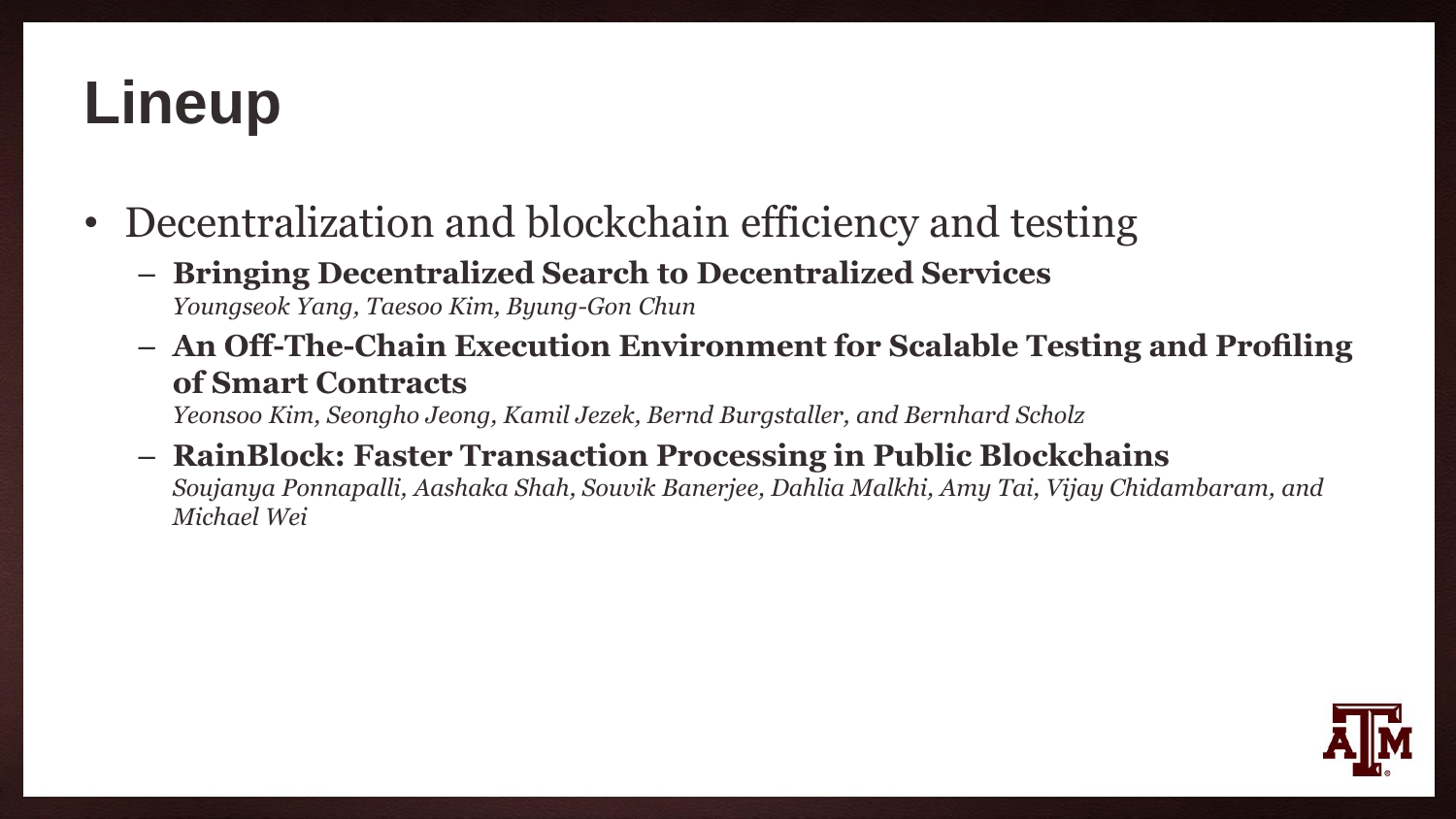## **Lineup**

- TEE; confidential computing
	- **Avocado: A Secure In-Memory Distributed Storage System** *Maurice Bailleu, Dimitra Giantsidi, Vasilis Gavrielatos, Do Le Quoc, Vijay Nagarajan, Pramod Bhatotia*
	- **Accelerating Encrypted Deduplication via SGX** *Yanjing Ren, Jingwei Li, Zuoru Yang, Patrick P. C. Lee, and Xiaosong Zhang*
- Bug detection & penetration testing
	- **Finding Consensus Bugs in Ethereum via Multi-transaction Differential Fuzzing**

*Youngseok Yang, Taesoo Kim, Byung-Gon Chun*

– **ICARUS: Attacking low Earth orbit satellite networks** *Giacomo Giuliari, Tommaso Ciussani, Adrian Perrig, Ankit Singla*